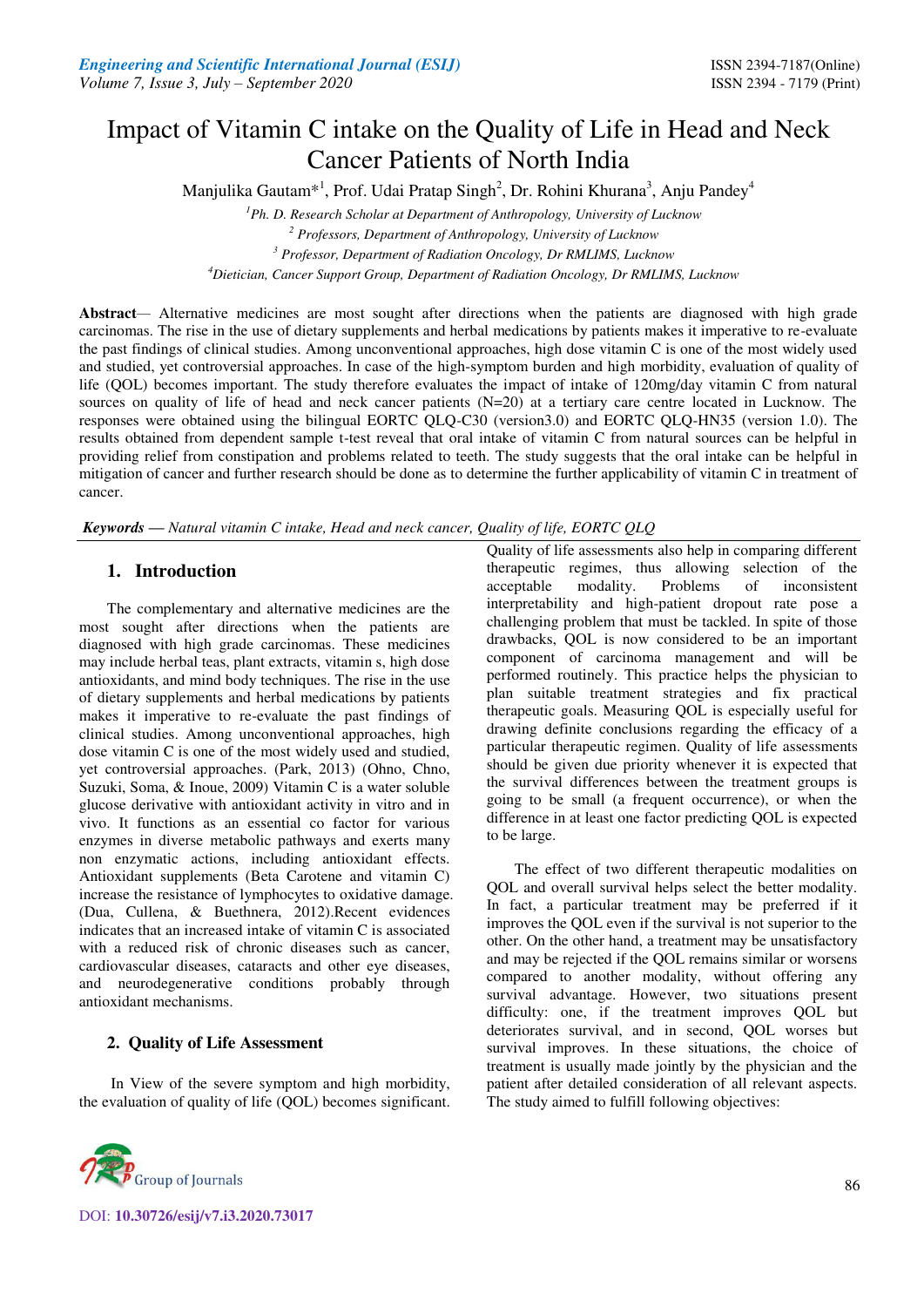- To describe socio-demographic characteristics of the sample population
- To determine the minimum possible intake of Vitamin C by cancer patients.
- To examine the impact of Vitamin C on the quality of life of oral cancer patients.
- To establish the need of Vitamin C intake by cancer patients.

## **3. Methodology**

The study was cross sectional, qualitative, prospective and quasi experimental. The study was conducted at Radiation Oncology department of a tertiary care center situated in Lucknow. Vitamin C dosage i.e. 100-120mg/d will be given to the patients for duration of 1 and half months when they will be receiving radiotherapy or chemotherapy at the facility.

## **4. Study Design**

*Study Area:* The Universe of data included all the patients coming to the facility for treatment (both Radiation and Chemotherapy) of a pre diagnosed Carcinoma for a minimum period of 2 months.

*Sampling*: Purposive sampling was applied to select the respondents. Selection criteria for the respondents was patients with pre diagnosed Carcinoma of Head and Neck, varying in disease stage and treatment modality, who give their consent for the purpose of the study.

*Data Collection*: The consent and demographic data of the patients (N=20) was collected prior to the study. Data was collected through semi structured interviews, EORTC QLQ-C30 (Version 3.0) questionnaire (Aaronson NK, 1993) twice i.e. before and after the intervention is given.

- Step1- The patients were given the EORTC QLQ-C30 questionnaire which they have to fill and submit on the spot during their visit to the Cancer Support Group or during day care for the chemotherapy at Dr.RMLIMS, Lucknow.
- Step 2- During the same session the patients were told about the Vitamin C intake. They were given a list of natural Vitamin C supplements i.e. fruits and vegetables available during the season such that they intake at least 120mg/day.
- Step 3- They were administered the questionnaire again after a month.

*Data Analysis*: The data of semi structured interviews were recorded and treated qualitatively. The EORTC QLQ-C30 (Version 3.0) questionnaire along with EORTC QLQ-HN35 questionnaire (Version 1.0) (Aaronson NK A. S., 1993) data was treated quantitatively and scoring and



DOI: **10.30726/esij/v7.i3.2020.73017**

analysis was done manually based on the EORTC scoring manual (Fayers PM, 2001).

## **5. Results**

The study produced the following results. The demographic data of the patients, varying in disease stage and treatment modality (i.e. surgery, radiotherapy and chemotherapy), is taken as their age and gender.

## *5.1 Demographic Data*

 *Age:* The age groups of the participants (N=20) during the study are presented in the table below.

**Table 1: Age of the participants** 

| AGE       | N  | $\%$ |
|-----------|----|------|
| $\leq 40$ |    | 20   |
| $40 - 49$ |    | 25   |
| 50-59     |    | 20   |
| 60-69     | n  | 30   |
| 70-79     |    |      |
| $80+$     |    |      |
| Total     | 20 | 100  |



**Fig. 1: Age groups of the participants.** 

The figure shows that the maximum number of patients belonged to the age group 60-69 years (30%), followed by age group 40-49 years (25%). 20% patients belonged to age groups <40 years and 50-59 years each. Least frequent group was reported to be 80+ years while none of the patients belonged to the age group 70-79 years.

 *Gender:* The study included 90% males and 10% females.(Table 2)

| <b>GENDER</b> | N   | $\%$ |
|---------------|-----|------|
| Male          | 18  | 90   |
| Female        |     | 10   |
| Total         | 100 | 100  |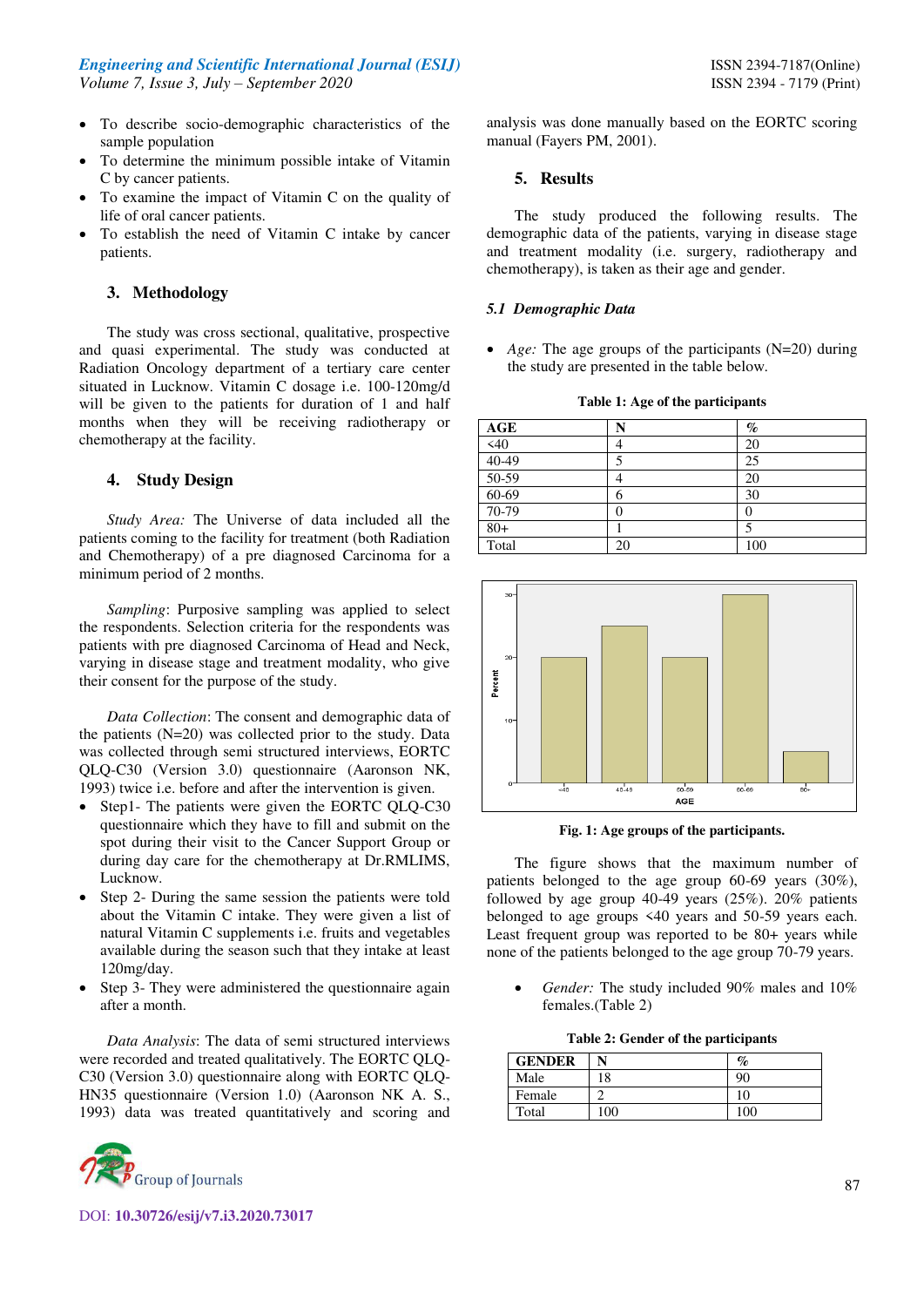# **6. Data from EORTC QLQ-C30 (Version 3.0)**

The following results are presented on the basis of the scores of the participants obtained in EORTC QLQ-C30 (Version 3.0) administered along with EORTC QLQ-HN35 before and after the implementation of the Vitamin C intake in the diet. A high score for a functional scale represents a high / healthy level of functioning; A high score for the global health status / QoL represents high

QoL, but a high score for a symptom scale / item represents a high level of symptomatology / problems.

*Constructed scales:* Table 3 presents the mean, standard deviation, median and Inter quartile range (IQR) of the scales obtained from the raw scores obtained by the patients in EORTC QLQ-C30 (Version3.0). The constructed scales covered by the questionnaire reflect the multi-dimensionality of the QL construct.

|                               |           | Mean   |       | <b>SD</b> |       | Median |          | IQR           |              |
|-------------------------------|-----------|--------|-------|-----------|-------|--------|----------|---------------|--------------|
| Constructed scales            |           | Before | After | Before    | After | Before | After    | <b>Before</b> | After        |
| Global health status/OL       | QL        | 30     | 20.00 | 25.13     | 29.91 | 50     | $\theta$ | $0 - 50$      | $0-100$      |
| <b>Function Scales</b>        |           |        |       |           |       |        |          |               |              |
| Physical functioning          | PF        | 76.34  | 78.66 | 11.55     | 11.97 | 80     | 80       | 53.3-93.3     | 53.3-100     |
| Role Functioning              | RF        | 76.67  | 70.01 | 14.69     | 14.90 | 83.3   | 66.7     | 50-100        | $33.3 - 100$ |
| Emotional functioning         | EF        | 78.76  | 77.09 | 14.17     | 9.70  | 83.3   | 75       | 41.7-100      | 58.3-91.7    |
| Cognitive functioning         | CF        | 78.33  | 80.00 | 19.57     | 14.89 | 83.3   | 83.3     | $33.3 - 100$  | 50-100       |
| Social functioning            | SF        | 78.34  | 77.50 | 20.30     | 17.33 | 83.3   | 83.3     | 33.3-101      | $33.3 - 100$ |
| <b>Symptom Scales</b>         |           |        |       |           |       |        |          |               |              |
| Fatigue                       | <b>FA</b> | 26.65  | 22.76 | 14.14     | 18.19 | 22.2   | 22.2     | $0-55.6$      | $0-77.8$     |
| Nausea and vomiting           | <b>NV</b> | 18.35  | 23.34 | 16.13     | 16.57 | 16.7   | 16.7     | $0-66.7$      | $0 - 50$     |
| Pain                          | PA        | 18.34  | 23.34 | 11.95     | 18.25 | 16.7   | 16.7     | $0 - 33.3$    | $0-66.7$     |
| Dyspnoea                      | DY        | 23.33  | 23.33 | 26.72     | 24.43 | 16.65  | 33.3     | $0-66.7$      | $0 - 66.8$   |
| Insomnia                      | <b>SL</b> | 36.66  | 36.66 | 21.37     | 23.96 | 33.3   | 33.3     | $0-66.7$      | $0-66.9$     |
| Appetite loss                 | AP        | 33.31  | 29.98 | 32.44     | 23.94 | 33.3   | 33.3     | $0-133.3$     | $0-100$      |
| Constipation                  | CO        | 34.99  | 18.32 | 27.53     | 17.00 | 33.3   | 33.3     | $0 - 100$     | $0 - 33.3$   |
| Diarrhoea                     | DI        | 21.65  | 23.32 | 19.56     | 21.90 | 33.3   | 33.3     | $0-66.7$      | $0-66.7$     |
| <b>Financial difficulties</b> | FI        | 16.65  | 18.32 | 17.08     | 17.00 | 16.65  | 33.3     | $0-33.3$      | $0-33.3$     |

### **Table 3: The descriptive statistics of the scales**

The scores related to various scales suggest that the mean scores have increased after the Vitamin C intervention. Median scores have shifted only in QL, RF, EF, DY, and FI scales.

*Global Health Status / QL - Quality of life or the global* health status is the overall summary measure.

| Table 4: Change in health status (QL) |  |  |  |  |  |
|---------------------------------------|--|--|--|--|--|
|---------------------------------------|--|--|--|--|--|

| QL    | <b>Before</b> | After |
|-------|---------------|-------|
|       | 40            | 65    |
| 50    | 60            | 30    |
| 100   |               |       |
| Total | 100           | 100   |

A high score in QoL mean better global health status. From the table above (Table 4) the health status of 25% participants declined while 5% improved their health status.

 *Functional Scale - Physical Functioning:* Physical functioning of patients having score 53.3 declined by 5% after the Vitamin C intervention. 5% patients got their physical functioning improved up to score 100 after the intervention (Table 5).



#### **Table 5: Change in physical functioning (PF)**

| PF    | <b>Before</b> | After |
|-------|---------------|-------|
| 53.3  | 10            | 5     |
| 60.0  | 5             | 5     |
| 66.7  | 10            | 10    |
| 73.3  | 20            | 25    |
| 80.0  | 20            | 20    |
| 86.7  | 30            | 15    |
| 93.3  | 5             | 15    |
| 100   | 0             | 5     |
| Total | 100           | 100   |

 *Role Functioning -* 10% of those (having 100 score) who could do their daily chores and work earlier were not able to do so after the intervention. Although the percentage of those has scored 66.7 increased to 50% still none of the earlier low scorers could make to this group (Table 6).

|  |  |  | Table 6: Change in role functioning (RF) |  |
|--|--|--|------------------------------------------|--|
|--|--|--|------------------------------------------|--|

| RF    | <b>Before</b> | After |
|-------|---------------|-------|
| 33.30 |               | 5     |
| 50.0  | 10            | 10    |
| 66.7  | 35            | 50    |
| 83.3  | 40            | 30    |
| 100.0 | 15            | 5     |
| Total | 100           | 100   |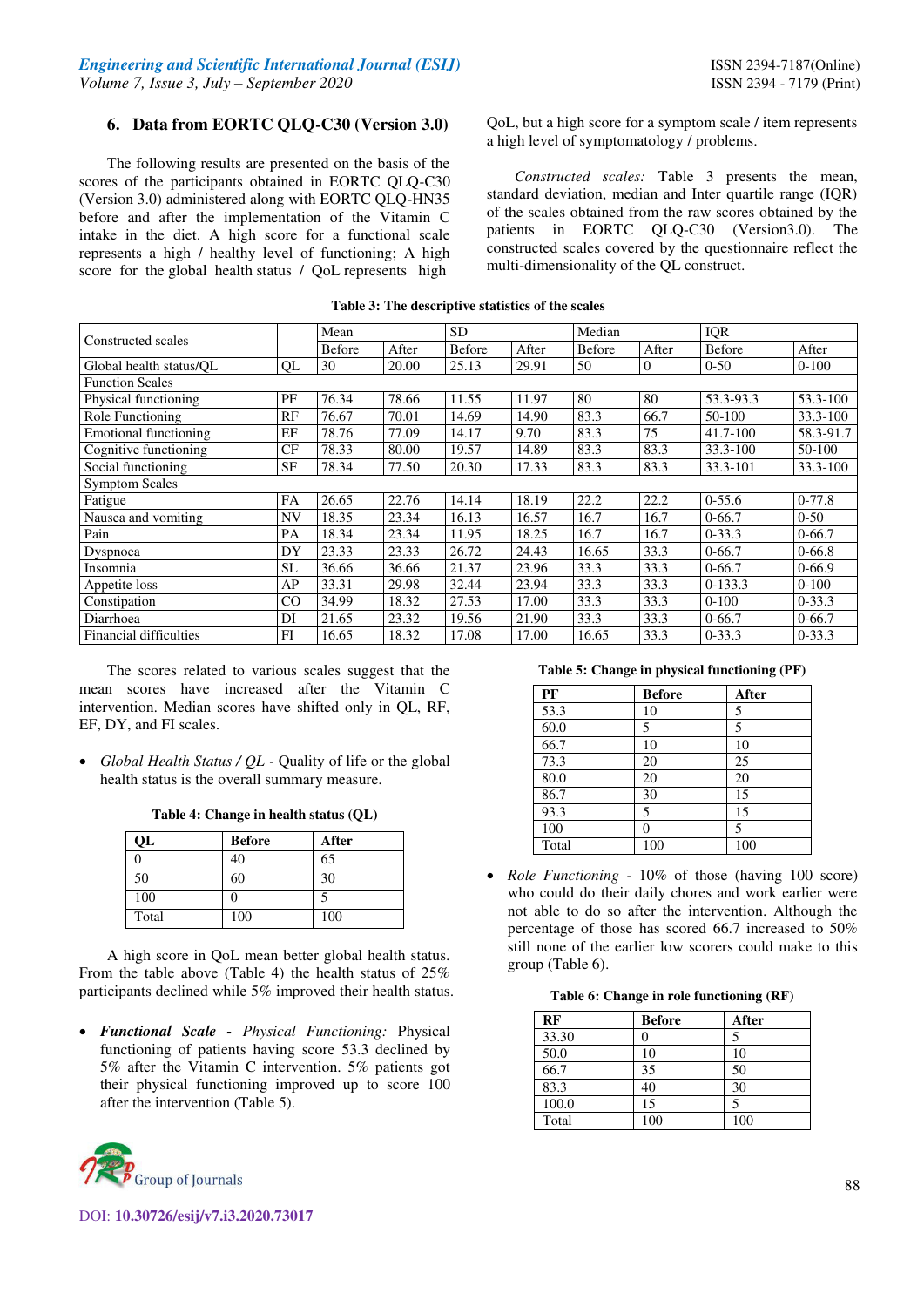*Emotional Functioning -* Table 7 shows the change in scores of patients in terms of their emotional functioning viz- a measure of tension, worry, irritation and depression.

|  | Table 7: Change in emotional functioning (EF) |  |  |
|--|-----------------------------------------------|--|--|
|  |                                               |  |  |

| EF    | <b>Before</b> | After |
|-------|---------------|-------|
| 41.7  | 5             | 0     |
| 58.3  | 5             | 5     |
| 66.7  | 20            | 25    |
| 75.0  | 10            | 25    |
| 83.3  | 30            | 30    |
| 91.7  | 25            | 15    |
| 100.0 | 5             | 0     |
| Total | 100           | 100   |

A decline is seen among those having good emotional functioning, at score 100, by 5%. Those having low score in emotional functioning are also declined by 5%. Participants having 75 score increased by 15% after the intervention.

 *Cognitive Functioning:* Cognitive functioning at score 100 was observed among 25% patients as compared to 30% prior to the intervention. 35% patients reported their cognitive functioning at a score of 83.3 after the intervention.

### **Table 8: Change in cognitive functioning (CF)**

| CF    | <b>Before</b> | After |
|-------|---------------|-------|
| 33.3  |               |       |
| 50.0  | 10            |       |
| 66.7  | 25            | 35    |
| 83.3  | 30            | 35    |
| 100.0 | 30            | 25    |
| Total | 100           | 100   |

 *Social Functioning -* Family life and participation in social activities included in the social functioning scale was recorded to have had improved among 5% participants and declined among 5% patients. (Table 9)

|  |  |  |  | Table 9: Change in social functioning (SF) |  |
|--|--|--|--|--------------------------------------------|--|
|--|--|--|--|--------------------------------------------|--|

| <b>SF</b> | <b>Before</b> | After |
|-----------|---------------|-------|
| 33.3      |               | 5     |
| 50.0      | 10            | 5     |
| 66.7      | 30            | 30    |
| 83.3      | 20            | 40    |
| 100.0     | 35            | 20    |
| Total     | 100           | 100   |

## *6.1 Symptom Scale*

 *Fatigue:* Fatigue as the symptomatic expression was experienced more by 5% participants, as score 100, after the intervention. The lowest score, 0, implying least fatigue was recorded by 10% participants after the intervention. (Table 10).

| FA       | <b>Before</b>   | After |
|----------|-----------------|-------|
| $\Omega$ | 5               | 10    |
| 11.1     | 20              | 35    |
| 22.2     | 30              | 25    |
| 33.3     | $2\overline{5}$ | 15    |
| 44.4     | 15              | 10    |
| 55.6     | 5               | 0     |
| 77.8     | 0               | 5     |
| Total    | 100             | 100   |

|  |  | Table 10: Change in experiencing fatigue (FA) |  |  |
|--|--|-----------------------------------------------|--|--|
|--|--|-----------------------------------------------|--|--|

 *Nausea and Vomiting:* Those having a high score in nausea and vomiting experienced relief and none of the patients got the highest score (66.7), recorded earlier. (Table 11)

|  |  | Table 11: Change in experiencing nausea and vomiting (NV) |  |  |  |
|--|--|-----------------------------------------------------------|--|--|--|
|--|--|-----------------------------------------------------------|--|--|--|

| N <sub>V</sub> | <b>Before</b> | After |
|----------------|---------------|-------|
|                | 25            | 20    |
| 16.7           | 50            | 35    |
| 33.3           | 20            | 30    |
| 50             |               | 15    |
| 66.7           |               |       |
| Total          | 100           | 100   |

 *Pain:* Change in experiencing pain is presented in Table 12. Those having score 0 remained the same while those having score 16.7, 33.3 declined by 10% and 5% respectively. 15% patients experienced more pain than before and score 50 was obtained by 10%, and score 66.7 was obtained by 5% of such participants.

#### **Table 12: Change in experiencing pain (PA)**

| PA    | <b>Before</b> | After |
|-------|---------------|-------|
|       | 20            | 20    |
| 16.7  | 50            | 40    |
| 33.3  | 30            | 25    |
| 50.0  |               | 10    |
| 66.7  |               |       |
| Total | 100           | 100   |

 *Single Items:* Table 13 presents the percentages of responses to single item based questions of the questionnaire.

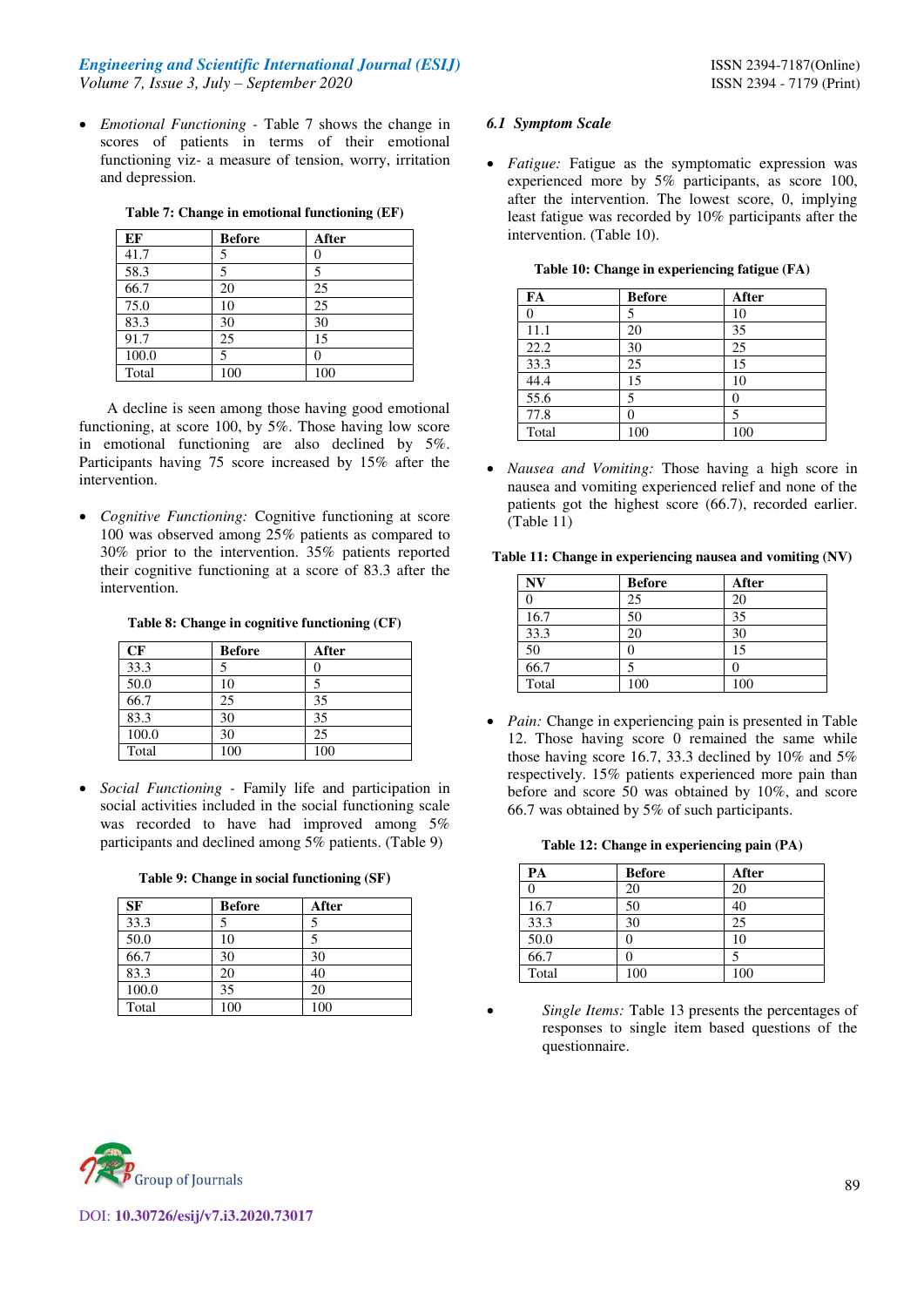| No.                     | Single Items            | Scale                  | A little<br>Not at all |                      | Quite a bit          |                          |                              | Very much        |                                |                |
|-------------------------|-------------------------|------------------------|------------------------|----------------------|----------------------|--------------------------|------------------------------|------------------|--------------------------------|----------------|
|                         |                         |                        | Bef.                   | Aft.                 | Bef.                 | Aft.                     | Bef.                         | Aft.             | Bef.                           | Aft.           |
| $\mathbf{1}$            | Strenuous activities    | PF                     | 40                     | 45                   | 55                   | 45                       | 5                            | 10               | $\overline{0}$                 | $\Omega$       |
| $\sqrt{2}$              | Long walk               | PF                     | 25                     | 50                   | 65                   | 40                       | 10                           | 10               | $\Omega$                       | $\Omega$       |
| 3                       | Short walk              | PF                     | 40                     | 45                   | 60                   | 45                       | $\Omega$                     | 10               | $\theta$                       | $\Omega$       |
| $\overline{\mathbf{4}}$ | Bed or chair            | PF                     | 50                     | 50                   | 30                   | 35                       | 20                           | 15               | $\theta$                       | $\Omega$       |
| 5                       | Self care               | $\overline{PF}$        | $\overline{40}$        | 40                   | $\overline{45}$      | $\overline{55}$          | $\overline{15}$              | 5                | $\mathbf{0}$                   | $\theta$       |
| 6                       | Limited in work         | RF                     | 45                     | 30                   | 50                   | 60                       | 5                            | 10               | $\theta$                       | $\theta$       |
| $\overline{7}$          | Limited in leisure      | RF                     | $\overline{35}$        | $\overline{15}$      | $\overline{55}$      | $\overline{70}$          | 5                            | $\overline{15}$  | 5                              | $\theta$       |
| $\overline{8}$          | Dyspnoea                | DY                     | 50                     | 45                   | 30                   | 40                       | 20                           | 15               | $\overline{0}$                 | $\overline{0}$ |
| $\overline{9}$          | Pain                    | PA                     | 50                     | $\overline{35}$      | 50                   | 50                       | $\boldsymbol{0}$             | 15               | $\theta$                       | $\theta$       |
| 10                      | Need to rest            | <b>FA</b>              | 40                     | 30                   | $\overline{55}$      | $\overline{55}$          | $\overline{5}$               | 10               | $\Omega$                       | 5              |
| $\overline{11}$         | Insomnia                | $\overline{\text{SL}}$ | 15                     | 20                   | 60                   | $\overline{50}$          | $\overline{25}$              | 30               | $\Omega$                       | $\Omega$       |
| $\overline{12}$         | Felt weak               | FA                     | $\overline{25}$        | 60                   | $\overline{55}$      | 35                       | $\overline{10}$              | 5                | 10                             | $\overline{0}$ |
| $\overline{13}$         | Appetite loss           | AP                     | $\overline{25}$        | $\overline{25}$      | 66                   | 65                       | 5                            | $\overline{5}$   | $\overline{0}$                 | $\overline{5}$ |
| 14                      | Nausea                  | <b>NV</b>              | $\overline{55}$        | 35                   | 40                   | 50                       | $\overline{5}$               | $\overline{15}$  | $\overline{0}$                 | $\overline{0}$ |
| $\overline{15}$         | Vomiting                | NV                     | 45                     | 45                   | 50                   | 50                       | 5                            | 5                | $\overline{0}$                 | $\overline{0}$ |
| 16                      | Constipation            | CO                     | 25                     | 45                   | 50                   | $\overline{55}$          | 20                           | $\boldsymbol{0}$ | $\overline{5}$                 | $\overline{0}$ |
| 17                      | Diarrhoea               | DI                     | 40                     | 40                   | 55                   | 50                       | 5                            | 10               | $\overline{0}$                 | $\theta$       |
| 18                      | Felt tired              | FA                     | 40                     | 50                   | 50                   | 35                       | 10                           | 10               | $\theta$                       | 5              |
| 19                      | Pain interference       | PA                     | 40                     | 50                   | 60                   | 40                       | $\Omega$                     | 10               | $\Omega$                       | $\Omega$       |
| 20                      | Concentration           | CF                     | 50                     | 50                   | 30                   | 45                       | 20                           | 5                | $\Omega$                       | $\Omega$       |
| 21                      | Tension                 | EF                     | $\overline{50}$        | 40                   | $\overline{45}$      | $\overline{55}$          | 5                            | 5                | $\theta$                       | $\Omega$       |
| 22                      | Worry                   | EF                     | 40                     | $\overline{50}$      | 50                   | 45                       | 10                           | 5                | $\Omega$                       | $\theta$       |
| $\overline{23}$         | Irritability            | EF                     | 50                     | 45                   | 40                   | 50                       | $\overline{5}$               | $\overline{5}$   | $\overline{5}$                 | $\theta$       |
| 24                      | Depression              | EF                     | 40                     | 20                   | $\overline{55}$      | 65                       | 5                            | 15               | $\overline{0}$                 | $\Omega$       |
| 25                      | Memory trouble          | CF                     | 55                     | 40                   | $\overline{30}$      | $\overline{55}$          | 15                           | 5                | $\Omega$                       | $\theta$       |
| 26                      | Family life             | <b>SF</b>              | 40                     | 55                   | 60                   | 35                       | $\Omega$                     | 10               | $\theta$                       | $\Omega$       |
| $\overline{27}$         | Social activities       | <b>SF</b>              | 50                     | 35                   | $\overline{35}$      | 50                       | 10                           | 15               | 5                              | $\Omega$       |
| 28                      | Financial difficulties  | FI                     | 50                     | 45                   | 50                   | 55                       | $\Omega$                     | $\Omega$         | $\Omega$                       | $\Omega$       |
|                         |                         |                        |                        | $\overline{2}$       | 3                    | $\overline{4}$           | $\overline{\phantom{0}}$     |                  | 6                              | $\tau$         |
|                         |                         |                        | (very poor)            |                      |                      |                          | (excellent)                  |                  |                                |                |
|                         |                         |                        | B<br>$\mathbf{A}$      | $\overline{B}$       | B<br>A               | B<br>$\overline{A}$      | B<br>$\overline{A}$          | $\mathbf{A}$     | $\, {\bf B}$<br>$\overline{A}$ | B<br>A         |
| 29                      | Overall health          | QL                     | 60                     | $\overline{0}$<br>75 | $\Omega$<br>$\theta$ | $\theta$<br>$\mathbf{0}$ | $\mathbf{0}$<br>$\mathbf{0}$ | $\theta$         | $\theta$<br>$\Omega$           | 40<br>25       |
| 30                      | Overall quality of life | QL                     | 80                     | 85<br>$\Omega$       | $\Omega$<br>$\theta$ | $\theta$<br>$\theta$     | $\Omega$<br>$\Omega$         | $\Omega$         | $\overline{0}$<br>$\Omega$     | 15<br>20       |

Strenuous activities increased discomfort among 5% patients after the intervention. Long walk was easier for 25% patients after the intervention. Taking a short walk around the house was less troublesome to 5%, while 10% patients had quite a bit trouble in walking around. 5% patient who earlier spent quite a bit time lying in bed or chair felt a decrease to a little. 55% participants needed help with eating, dressing, washing themselves or using the toilet after the intervention. 60% patients reported to be a little limited in work while 30% were not at all limited in work. 70% patients found themselves to be limited in continuing their hobbies, or simple activities of leisure. 40% patients were a little, short of breath as compared to 30% earlier. An increase towards quite a bit is observed in context of experiencing pain after the intervention. 5% patients needed to rest much often than before while 10% needed to rest quite a bit. Those having not at all trouble in sleeping increased from 15 to 20% while those having quite a bit trouble in sleeping also increased from 25 to 30%. 60% of the patients didn't felt weak after the intervention and none of them reported incidences of



DOI: **10.30726/esij/v7.i3.2020.73017**

extreme weakness. 5% patients reported very much appetite loss after the intervention. 15% reported nausea as 'quite a bit' after the intervention. No change in response to the question on vomiting was found. Condition of constipation improved after the intervention among 20% participants. 5% more patient responded 'quite a bit' to the question on diarrhoea. 50% patients did not felt tired after the intervention. Pain could not interfere with the daily activities among 50% patients after the intervention. Problems in concentration were reported by 5% patients as quite a bit against 20% patients prior to the intervention. Tension increased among all the respondents after the intervention. Incidence of worrying are decreased among 10% respondents after the intervention. Irritability increased to a little among 10% participants. Depression was reported by 15% as quite a bit and 65% as a little after the intervention. Memory trouble increased among 5% participants and declined towards a little. Family life of 55% patients was not disturbed by the treatment undergoing. Social activities were affected as quite a bit for 15% patients as against 10% before the intervention.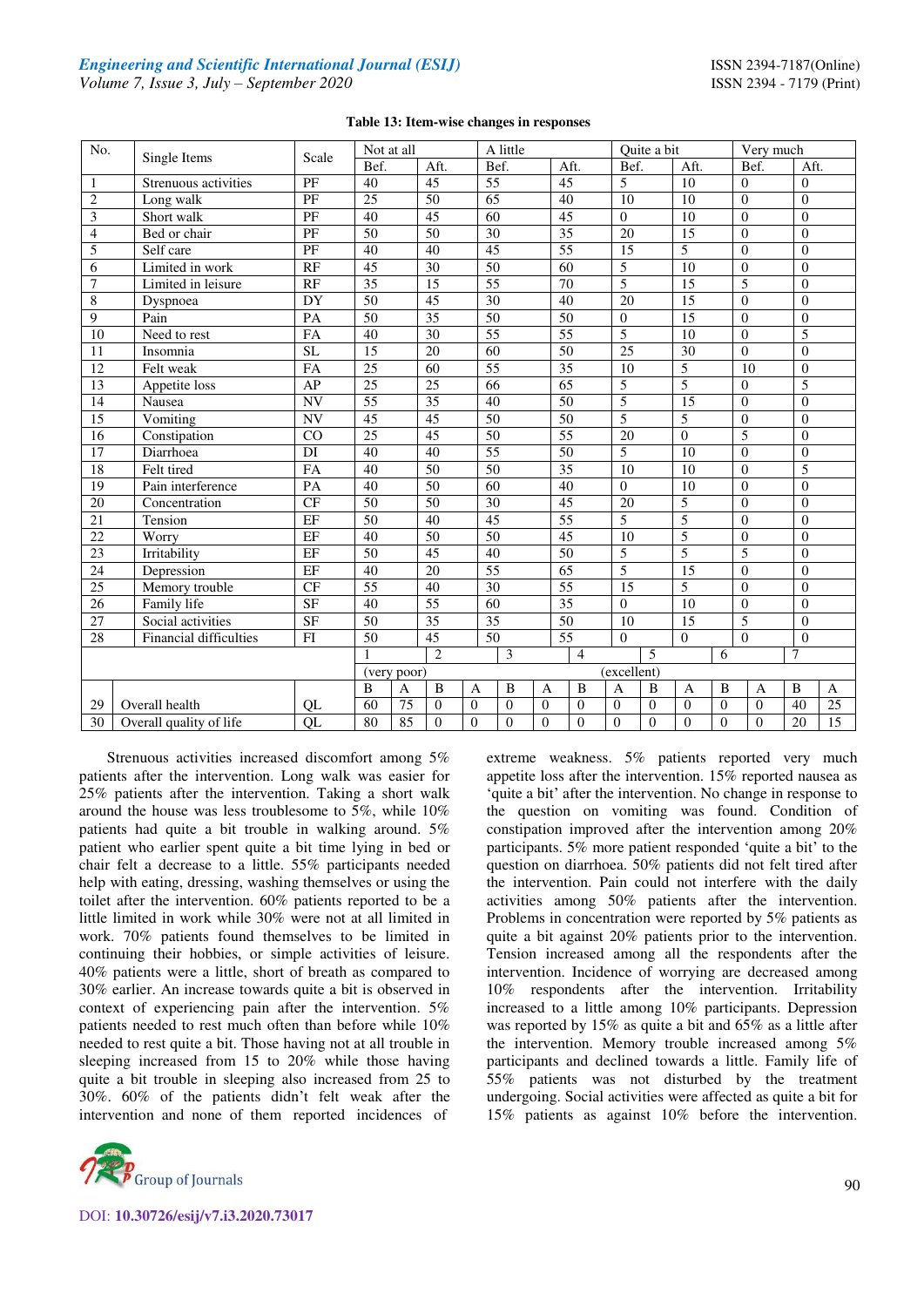Financial difficulties due to treatment were a little increased among 55% patients. The overall heath and overall quality of life had been marked as being very poor as increased frequencies after the intervention.

## *6.2 Head and Neck Data*

The data from EORTC QLQ-HN35 (Version 1.0) is presented in the following section.

*Pain:* The change in experience of pain is presented in table 14 below.

**Table 14: Change in experiencing pain (HNPA)** 

| <b>HNPA</b> |               |       |  |  |
|-------------|---------------|-------|--|--|
|             | <b>Before</b> | After |  |  |
| 8.33        | 20            | 15    |  |  |
| 16.67       | 25            | 25    |  |  |
| 25.00       | 10            | 10    |  |  |
| 33.33       | 5             | 25    |  |  |
| 41.67       | 20            | 15    |  |  |
| 50          | 15            | 5     |  |  |
| 58.33       | 5             | 5     |  |  |
| Total       | 100           | 100   |  |  |

The percentage of patients with higher scores, i.e. scores >33.33 (in this case), has declined after the Vitamin C intake was increased. This shows that Vitamin C intake could have helped in diminishing pain. It is also evident that percentage of patients showing lowest score (8.33) along with slightly higher scores (41.07 and 50) have contributed their shares to medium condition i.e. 33.33. This show that overall there is positive impact of Vitamin C intake on pain experiences of the patients .

 *Swallowing:* Impact of Vitamin C intake on the problems in swallowing is presented in Table 15.

|  |  | Table 15: Change in swallowing problems (HNSW) |  |  |
|--|--|------------------------------------------------|--|--|
|--|--|------------------------------------------------|--|--|

| <b>HNSW</b> |               |       |  |  |
|-------------|---------------|-------|--|--|
|             | <b>Before</b> | After |  |  |
| 0.00        | 0             | 5     |  |  |
| 8.33        | 5             | 5     |  |  |
| 16.67       | 25            | 10    |  |  |
| 25.00       | 15            | 20    |  |  |
| 33.33       | 35            | 20    |  |  |
| 41.67       | 0             | 25    |  |  |
| 50.00       | 10            | 5     |  |  |
| 58.33       | 5             | 5     |  |  |
| 83.33       | 5             | 5     |  |  |
| Total       | 100           | 100   |  |  |

 No change is observed among the high scoring patients. This means that the patients with more problems in swallowing did not benefit from the Vitamin C intake.



*Senses Problems* 

**Table 16: Change in senses problem (HNSE)** 

|       | <b>HNSE</b>            |     |  |  |
|-------|------------------------|-----|--|--|
|       | <b>Before</b><br>After |     |  |  |
| 0.00  | 50                     | 50  |  |  |
| 16.67 | 35                     | 10  |  |  |
| 33.33 | 10                     | 20  |  |  |
| 50.00 | 5                      | 10  |  |  |
| 66.67 |                        | 10  |  |  |
| Total | 100                    | 100 |  |  |

Table 16 presents the changes reported by the patients as changes in their senses of taste and smell. The highest score was observed to be 66.67, which indicated more problems. 50% of the patients did not have problem in their eating and smelling senses. But the after scores indicate that 10% patients had more problems related to these senses after the intervention.

## *Speech Problems*

**Table 17: Change in speech problems (HNSP)** 

| <b>HNSP</b> |               |       |  |
|-------------|---------------|-------|--|
|             | <b>Before</b> | After |  |
| 0.00        | 15            | 15    |  |
| 11.11       | 15            | 15    |  |
| 22.22       | 15            | 10    |  |
| 33.33       | 25            | 15    |  |
| 44.44       | 25            | 30    |  |
| 55.56       | 5             | 10    |  |
| 77.78       | 0             | 5     |  |
| Total       | 100           | 100   |  |

Table 17 presents the changes in speech problems of the patients. 15% patients experienced no problems in speaking and other vocal activities. The highest score recorded before the intervention was 55.56 and after the intervention was 77.78. Percentage of respondents having scores 44.44, 55.56 and 77.76 were increased by 5% each indicating tendency towards increased problems.

*Social Eating* 

**Table 18: Change in trouble with social eating (HNSO)** 

| <b>HNSO</b>            |                |          |  |  |
|------------------------|----------------|----------|--|--|
| <b>Before</b><br>After |                |          |  |  |
| 0.00                   | 10             | 5        |  |  |
| 8.33                   | 15             | 20       |  |  |
| 16.67                  | 5              | 20       |  |  |
| 25.00                  | 40             | 20       |  |  |
| 33.33                  | 20             | 20       |  |  |
| 50.00                  | $\overline{0}$ | 5        |  |  |
| 75.00                  | $\theta$       | 5        |  |  |
| 83.33                  | 5              | $\theta$ |  |  |
| 100.00                 | 5              | 5        |  |  |
| Total                  | 100            | 100      |  |  |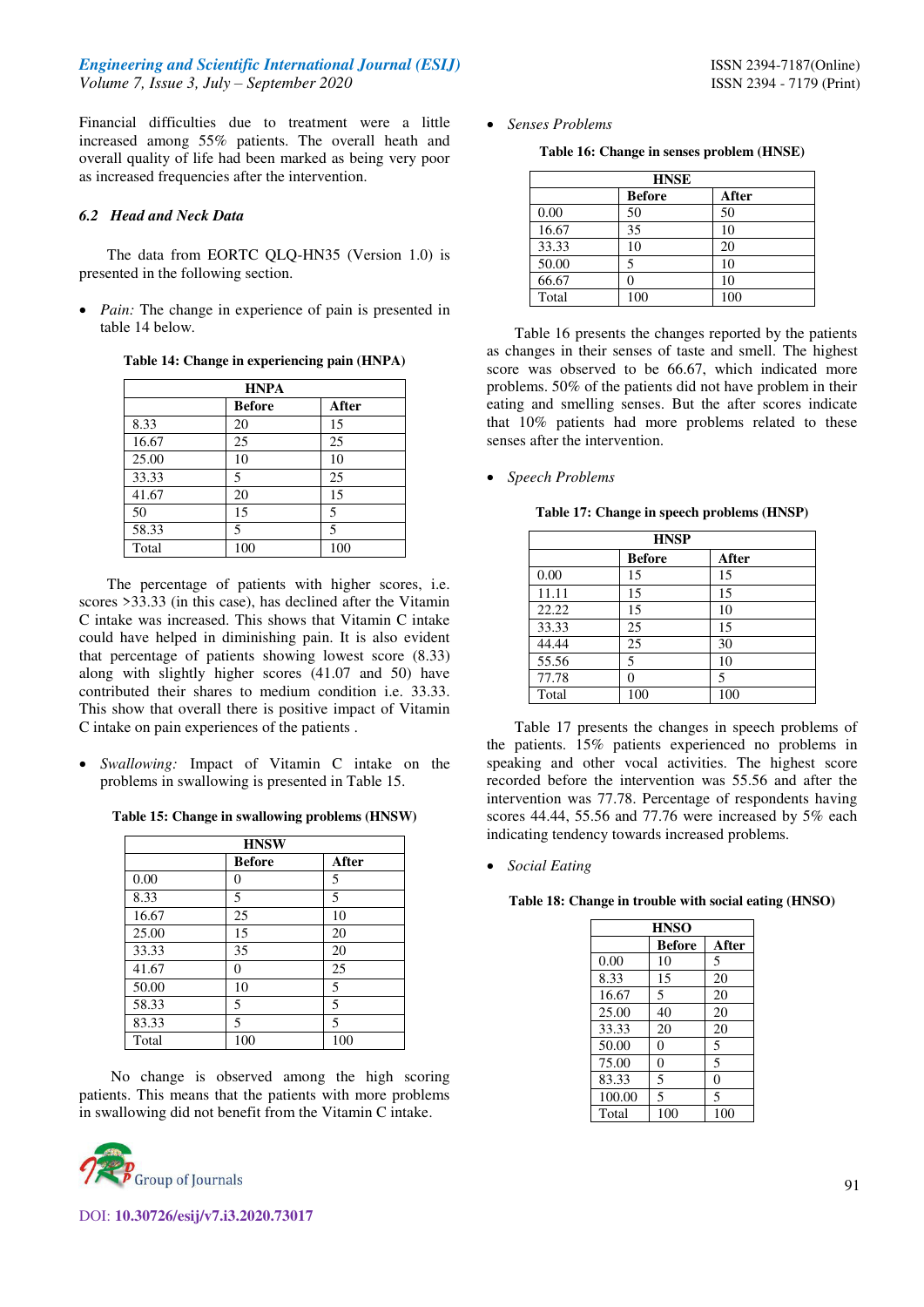Eating with or among people was also assessed in the study under the scale social eating. Responses to these queries indicated 15% increase in the percentage of those having score 16.67 (Table 18).

### *Social Contact*

### **Table 19: Change in trouble with social contact (HNSC)**

| <b>HNSC</b> |               |                |  |
|-------------|---------------|----------------|--|
|             | <b>Before</b> | After          |  |
| 0.00        | 15            | 15             |  |
| 6.67        | 5             | 5              |  |
| 13.33       | 5             | 25             |  |
| 20.00       | 20            | $\overline{0}$ |  |
| 26.67       | 20            | 20             |  |
| 33.33       | 5             | 10             |  |
| 40.00       | 5             | 0              |  |
| 46.67       | 15            | 5              |  |
| 53.33       | 5             | 10             |  |
| 60.00       | 0             | 5              |  |
| 66.67       | 5             | 5              |  |
| Total       | 100           | 100            |  |

Change in trouble with social contact is presented in table 19. Those having low score (i.e. 0.00, and 6.67) before the intervention continued to have less trouble after the intervention, but the percentage of the respondents having score 13.33 increased after the intervention deriving its part from the scores 33.33 and 46.67.

*Sexuality* 

**Table 20: Change in less sexuality (HNSX)** 

| <b>HNSX</b> |               |       |  |
|-------------|---------------|-------|--|
|             | <b>Before</b> | After |  |
| $-33.33$    | 5             | 0     |  |
| 0.00        | 5             | 5     |  |
| 16.67       | 10            | 5     |  |
| 33.33       | 45            | 45    |  |
| 50.00       | 10            | 15    |  |
| 66.67       | 5             | 20    |  |
| 83.33       | 20            | 5     |  |
| 100.00      | 0             | 5     |  |
| Total       | 100           | 100   |  |

The sexual health of the patients is examined through this scale. The percentage of those, having fewer problems regarding their sexual well being, decreased after the intervention. But at the extreme high score end those having score 83.33 decreased by 15% (Table 20).

*Teeth* 

**Table 21: Change in teeth (HNTE)** 

| <b>HNTE</b>            |     |     |  |  |
|------------------------|-----|-----|--|--|
| <b>Before</b><br>After |     |     |  |  |
| 0.00                   |     | 65  |  |  |
| 33.33                  | 10  | 35  |  |  |
| Total                  | 100 | 100 |  |  |



Table 21 presents the dental structure and framework changes among the patients. The percentage of patients having higher score increased after the intervention.

*Mouth Opening* 

|  |  |  | Table 22: Change in problem in opening mouth (HNOM) |  |
|--|--|--|-----------------------------------------------------|--|
|--|--|--|-----------------------------------------------------|--|

| <b>HNOM</b> |               |       |  |
|-------------|---------------|-------|--|
|             | <b>Before</b> | After |  |
| 0.00        | 25            | 30    |  |
| 33.33       | 65            | 55    |  |
| 66.67       |               | 15    |  |
| 100.00      |               |       |  |
| Total       | 100           | 100   |  |

The percentage of patients having problem in opening the mouth is at score 33.33, present a decrease after the intervention. While those with fewer problems increased by 5%, those having higher scored decreased (Table 22).

*Dry Mouth* 

**Table 23: Change in having dry mouth (HNDR)** 

| <b>HNDR</b> |               |       |  |
|-------------|---------------|-------|--|
|             | <b>Before</b> | After |  |
| 0.00        | 45            | 35    |  |
| 33.33       | 55            | 55    |  |
| 66.67       |               | 10    |  |
| Total       | 100           | 100   |  |

More patients reported to have dry mouth after the intervention.

*Sticky Saliva* 

| Table 24: Change in sticky saliva (HNSS) |  |  |  |  |  |
|------------------------------------------|--|--|--|--|--|
|------------------------------------------|--|--|--|--|--|

| <b>HNSS</b> |                        |     |  |  |
|-------------|------------------------|-----|--|--|
|             | <b>Before</b><br>After |     |  |  |
| 0.00        | 25                     | 30  |  |  |
| 33.33       | 45                     | 50  |  |  |
| 66.67       | 25                     | 20  |  |  |
| 100         |                        |     |  |  |
| Total       | 100                    | 100 |  |  |

The occurrence of sticky saliva shows some decrease as the score tends to decrease after the intervention. (Table 24) (Figure12).

*Coughing* 

**Table 25: Change in coughing (HNCO)** 

| <b>HNCO</b> |               |       |
|-------------|---------------|-------|
|             | <b>Before</b> | After |
| 0.00        | 65            | 50    |
| 33.33       | 30            | 5     |
| 66.67       | 5             | 40    |
| 100.00      |               | 5     |
| Total       | 100           | 100   |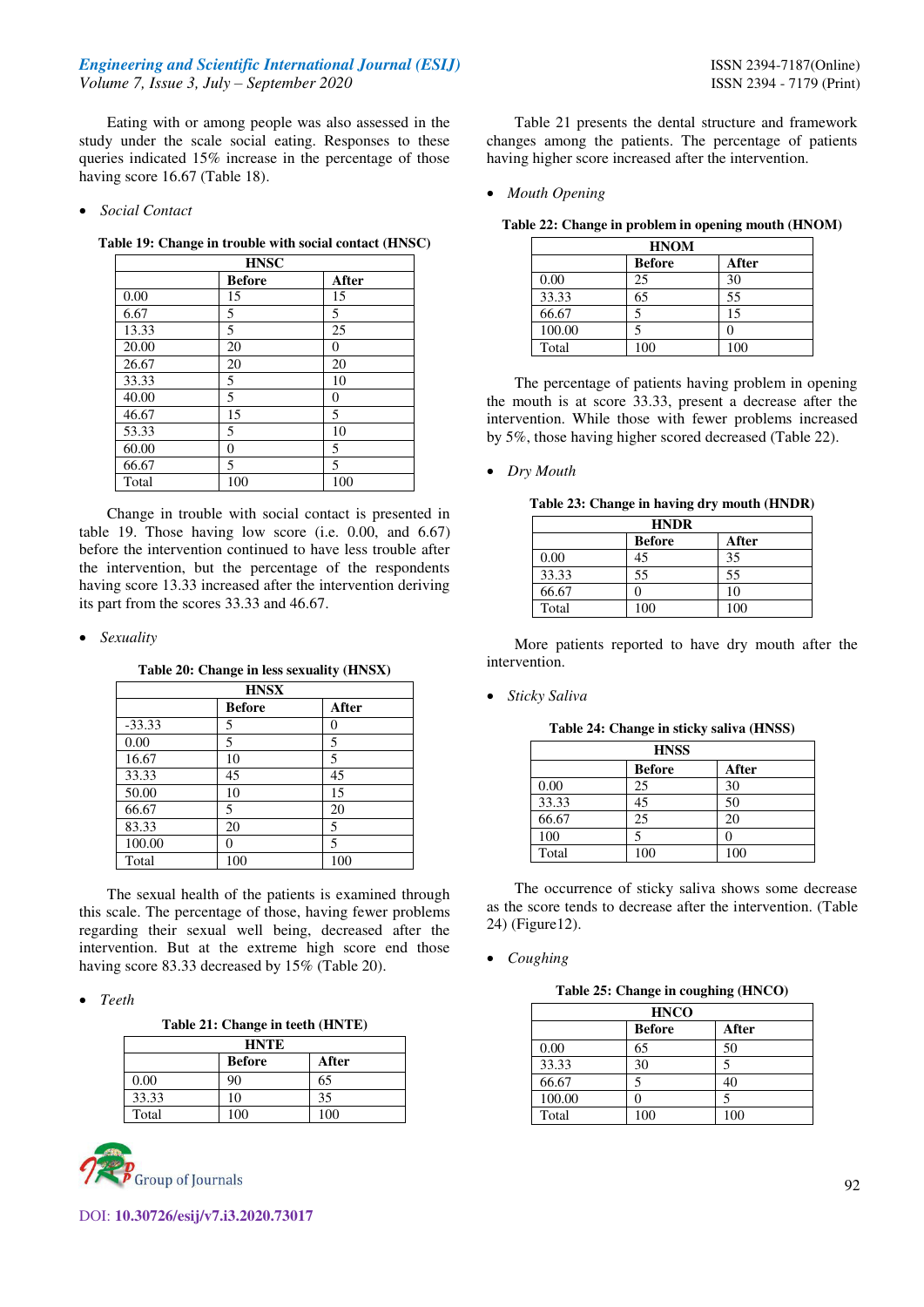Coughing scored at score 100 indicates that coughing increased after the intervention. The same implies to all the scores recorded in Table 25 (Figure 13).

*Feeling Ill* 

**Table 26: Change in feeling ill (HNFI)** 

| <b>HNFI</b> |               |       |  |  |  |
|-------------|---------------|-------|--|--|--|
|             | <b>Before</b> | After |  |  |  |
| 0.00        | 50            | 40    |  |  |  |
| 33.33       | 45            | 45    |  |  |  |
| 66.67       |               | 15    |  |  |  |
| Total       | 100           | 100   |  |  |  |

The highest score observed on the question of feeling ill was 66.67, which means that the patient felt ill more than before, after the intervention (Table 26).

*Pain Killers* 

**Table 27: Change in use of pain killers (HNPK)** 

| <b>HNPK</b>            |     |     |  |  |  |  |
|------------------------|-----|-----|--|--|--|--|
| <b>Before</b><br>After |     |     |  |  |  |  |
|                        | 10  | 10  |  |  |  |  |
| 100                    | 90  | 90  |  |  |  |  |
| Total                  | 100 | 100 |  |  |  |  |

The use of painkillers remained unchanged after the intervention (Table 27).

*Nutritional Supplements* 

**Table 28: Change in requirement of nutritional supplements (excluding vitamin s) (HNNU)** 

| <b>HNNU</b> |               |       |  |  |  |
|-------------|---------------|-------|--|--|--|
|             | <b>Before</b> | After |  |  |  |
|             | 10            | 10    |  |  |  |
| 100         | 90            | 90    |  |  |  |
| Total       | 100           | 100   |  |  |  |

No use of nutritional supplements, other than the Vitamin C intervention, was reported before and after the intervention (Table 28).

#### *Feeding Tube*

**Table 29: Change in requirement of feeding tube (HNFE)** 

| <b>HNFE</b> |               |       |  |  |  |
|-------------|---------------|-------|--|--|--|
|             | <b>Before</b> | After |  |  |  |
| 0           | 70            | 80    |  |  |  |
| 100         | 30            | 20    |  |  |  |
| Total       | 100           | 100   |  |  |  |

The requirement of the feeding tube was reported to increase after the intervention. (Table 29) (Figure 17)



*Weight Loss* 

**Table 30: Change in weight loss (HNWL)** 

| <b>HNWL</b>            |     |     |  |  |  |  |
|------------------------|-----|-----|--|--|--|--|
| <b>Before</b><br>After |     |     |  |  |  |  |
| 0                      | 10  | 20  |  |  |  |  |
| 100                    | 90  | 80  |  |  |  |  |
| Total                  | 100 | 100 |  |  |  |  |

Table 30 shows that those having higher scores earlier, either gained or had the same weight after the intervention (Table 30).

*Weight Gain* 

**Table 31: Change in weight gain (HNWG)** 

| <b>HNWG</b>            |     |     |  |  |  |  |  |
|------------------------|-----|-----|--|--|--|--|--|
| <b>Before</b><br>After |     |     |  |  |  |  |  |
| O                      | 90  | 90  |  |  |  |  |  |
| 100                    | 10  | 10  |  |  |  |  |  |
| Total                  | 100 | 100 |  |  |  |  |  |

None of the patients reported any weight gain (Table 31).

## **7. Impact of the intervention**

 *On the basis of analysis of EORTC QLQ-C30 (Version 3.0)* 

The dependent samples t-test was performed to assess the impact of the Vitamin C intervention. The normally distributed difference scores were examined prior to conducting analysis. The assumption was considered satisfied, as the skew and kurtosis levels estimated were less than the maximum allowable values for a t-test (i.e. skew<|2.0| and kurtosis <|9.0|; Posten, 1984). The summary of the tests performed on the scores of each scale is presented in Table 32 below.

**Table 32: Results of dependent samples t-test among EORTC QLQ-C30 (Version 3.0) scale scores** 

| Scale(s)  | Mea     | <b>SD</b> | $\mathbf{f}$ | df | Sig.    |
|-----------|---------|-----------|--------------|----|---------|
|           | n       |           |              |    | $(2 -$  |
|           |         |           |              |    | tailed) |
| OL Before | 10.00   | 41.68     | 1.07         | 19 | 0.3     |
| OL After  |         |           |              |    |         |
| PF Before | $-2.33$ | 14.87     | $-0.7$       | 19 | 0.49    |
| PF After  |         |           |              |    |         |
| RF Before | 6.66    | 22.55     | 1.32         | 19 | 0.2     |
| RF After  |         |           |              |    |         |
| EF Before | 1.66    | 17.23     | 0.43         | 19 | 0.67    |
| EF After  |         |           |              |    |         |
| CF Before | $-1.67$ | 24.12     | $-0.3$       | 19 | 0.76    |
| CF After  |         |           |              |    |         |
| SF Before | 0.84    | 21.26     | 0.18         | 19 | 0.86    |
| SF After  |         |           |              |    |         |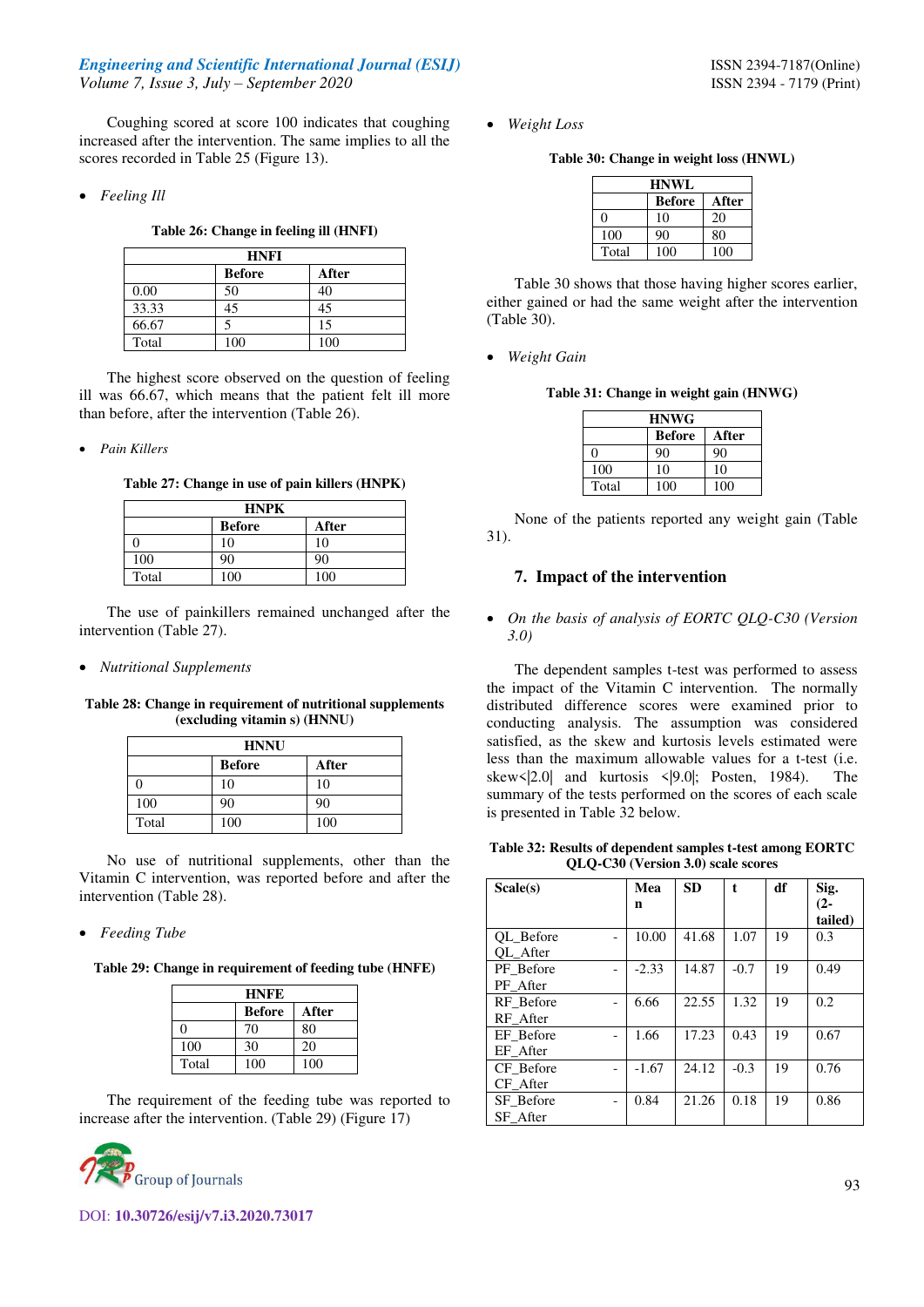| FA Before            | 3.91    | 24.78 | 0.7      | 19 | 0.49    |
|----------------------|---------|-------|----------|----|---------|
| FA After             |         |       |          |    |         |
| NV Before            | $-5.00$ | 25.98 | $-0.9$   | 19 | 0.4     |
| NV After             |         |       |          |    |         |
| PA Before            | $-5.01$ | 23.63 | $-0.9$   | 19 | 0.36    |
| PA After             |         |       |          |    |         |
| DY Before            | 0.01    | 34.20 | $\Omega$ | 19 | 1       |
| DY After             |         |       |          |    |         |
| SL Before            | 0.01    | 26.50 | $\Omega$ | 19 | 1       |
| SL After             |         |       |          |    |         |
| AP Before            | 3.35    | 37.31 | 0.4      | 19 | 0.69    |
| AP After             |         |       |          |    |         |
| CO Before            | 16.69   | 27.57 | 2.71     | 19 | $0.01*$ |
| CO After             |         |       |          |    |         |
| DI Before - DI After | $-1.82$ | 29.50 | $-0.3$   | 19 | 0.79    |
| FI Before - FI After | $-1.65$ | 27.51 | $-0.3$   | 19 | 0.79    |

To test the hypothesis that the pre Vitamin C intervention and post Vitamin C intervention scores for the scales of the questionnaire were equal, a dependent samples t-test was performed. The null hypothesis of no change in the scale's means was accepted for all scales except Constipation (CO) wherein  $t_{(19)} = 2.71$ ,  $p \le 0.05$ .

 *On the basis of analysis of EORTC QLQ-HN35 (Version 1.0)* 

The dependent samples t-test was performed to assess the impact of the Vitamin C intervention. Prior to the the analysis, the assumptions of normally distributed difference scores were examined. The assumption was considered satisfied, as the skew and kurtosis levels estimated were less than the maximum allowable values for a t-test (i.e. skew  $\vert 2.0\vert$  and kurtosis  $\vert 9.0\vert$ ; Posten, 1984). The summary of the tests performed on the scores of each scale is presented in Table 33 below.

**Table 33: Results of dependent samples t-test among EORTC QLQ-HN35 (Version 1.0) scale scores** 

| Scale(s)               | Mea      | SD.  | $\mathbf{t}$ | df | Sig.     |
|------------------------|----------|------|--------------|----|----------|
|                        | n        |      |              |    | $(2-$    |
|                        |          |      |              |    | tailed)  |
| HNPA Before            | $-1.25$  | 14.6 | $-0.38$      | 19 | 0.707    |
| HNPA After             |          |      |              |    |          |
| <b>HNSW</b> Before     | $-1.25$  | 19   | $-0.29$      | 19 | 0.772    |
| <b>HNSW</b> After      |          |      |              |    |          |
| <b>HNSE</b> Before     | $-8.33$  | 19.1 | $-1.95$      | 19 | 0.066    |
| <b>HNSE</b> After      |          |      |              |    |          |
| <b>HNSP</b> Before     | $-4.44$  | 12.7 | $-1.57$      | 19 | 0.134    |
| HNSP After             |          |      |              |    |          |
| HNSO Before            | $\Omega$ | 13   | $\Omega$     | 19 | 1        |
| HNSO After             |          |      |              |    |          |
| HNSC_Before            | 0.667    | 14   | 0.21         | 19 | 0.834    |
| HNSC After             |          |      |              |    |          |
| <b>HNSX</b> Before     | $-5.83$  | 20.4 | $-1.28$      | 19 | 0.217    |
| HNSX After             |          |      |              |    |          |
| Before-<br><b>HNTE</b> | $-8.33$  | 14.8 | $-2.52$      | 19 | $0.021*$ |
| <b>HNTE</b> After      |          |      |              |    |          |



| HNOM Before        | 1.667   | 25.3 | 0.29     | 19 | 0.772 |
|--------------------|---------|------|----------|----|-------|
| <b>HNOM</b> After  |         |      |          |    |       |
| HNDR Before        | $-6.67$ | 20.5 | $-1.45$  | 19 | 0.163 |
| <b>HNDR</b> After  |         |      |          |    |       |
| HNSS Before        | 6.667   | 27.8 | 1.07     | 19 | 0.297 |
| HNSS After         |         |      |          |    |       |
| HNCO Before        | $-8.33$ | 23.9 | $-1.56$  | 19 | 0.135 |
| HNCO After         |         |      |          |    |       |
| HNFI Before-       | $-6.67$ | 25.6 | $-1.16$  | 19 | 0.258 |
| <b>HNFI</b> After  |         |      |          |    |       |
| <b>HNPK</b> Before | 0       | 45.9 | $\Omega$ | 19 | 1     |
| <b>HNPK</b> After  |         |      |          |    |       |
| <b>HNNU</b> Before | 0       | 45.9 | $\Omega$ | 19 | 1     |
| <b>HNNU</b> After  |         |      |          |    |       |
| <b>HNFE</b> Before | 10      | 44.7 | 1        | 19 | 0.33  |
| <b>HNFE</b> After  |         |      |          |    |       |
| HNWL Before        | 10      | 30.8 | 1.45     | 19 | 0.163 |
| HNWL_After         |         |      |          |    |       |
| <b>HNWG</b> Before | $-10$   | 55.3 | $-0.81$  | 19 | 0.428 |
| HNWG After         |         |      |          |    |       |
|                    |         |      |          |    |       |

To test the hypothesis that the pre Vitamin C intervention and post Vitamin C intervention scores for the scales of the questionnaire were equal, a dependent samples t-test was performed. The null hypothesis of no change in the scale's means was rejected for the scale Teeth (HNTE) *t*(19)= -2.52, *p<0.05.* 

## **8. Discussion**

Plants and most animals synthesize ascorbic acid using glucose. Humans, however, don't synthesize this compound because the L-gulonolactone oxidase gene doesn't function, and thus this vitamin is obtained through the diet as ascorbate and dehydroascorbic acid (DHA). Vitamin C has been proven to be an anti oxidant helpful in treatment and/or prevention and mitigation of Cancer through various clinical and non clinical studies. (Mata, Carvalho, Alencar, Carvalho Melo CavalCante, & da silva, 2016)

Patients in the Mayo Clinic trials received oral ascorbate (Vitamin C). Some years later, clinical data were generated that demonstrated that when ascorbate is given orally, plasma concentrations are tightly controlled. At oral doses of 200 mg, the steady-state plasma concentrations are ≈80 μM. As doses exceed 200 mg, relative absorption decreases, urine excretion increases and therefore the fraction of bioavailable ascorbate is reduced. Peak plasma values don't exceed ≈220 μM even after maximum oral dose of three g 6 times daily (Levine M, 1996).

Many studies have demonstrated that cancer patients experience vitamin C deficiency correlated with reduced oral intake, inflammation, infection, disease processes, and treatments such as radiation, chemotherapy, and Many studies have demonstrated that cancer patients experience vitamin C deficiency correlated with reduced oral intake, inflammation, infection, disease processes, and coverings